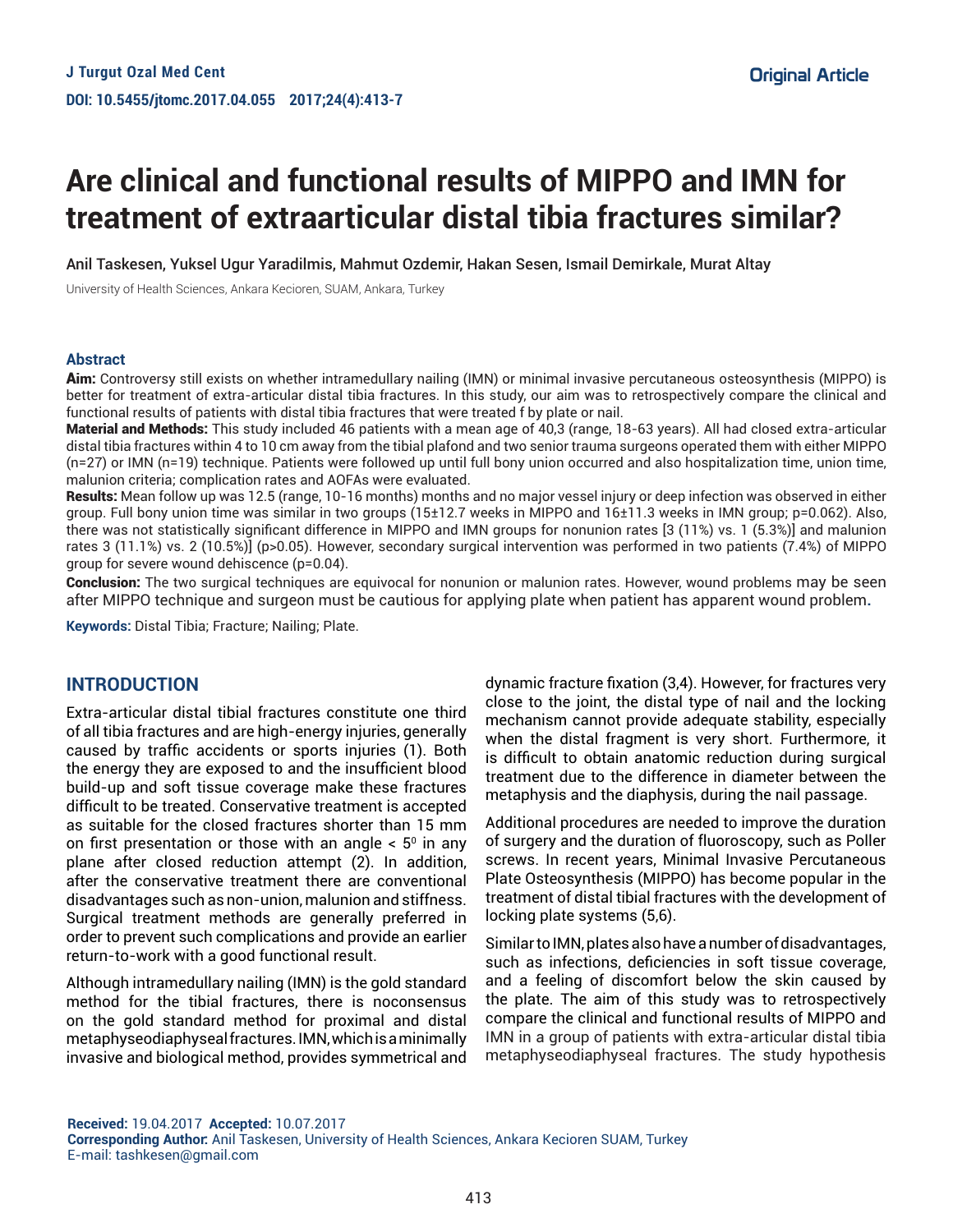was that with IMN it is difficult to achieve reduction in such fractures and to ensure stability which will be preserved until union, and therefore the MIPPO method would provide more successful results.

#### **MATERIAL and METHODS**

A retrospective examination was made of 46 of 52 fractures of the distal tibial metaphyseodiaphysis (4-10 cm of the tibial plateau), in patients surgically treated at our hospital between 2010 and 2014. Patients with open fractures (n=3), pathological fractures (n=1), and concomitant tarsal fractures (n =2) were not included in the study. The mean age of the patients was 40.3 years (range, 18-63 years). Two different surgeons performed surgical treatments with at least 5 years' experience in extremity trauma using two different methods in such injuries. The first surgeon (AT) applied IMN to 19 patients (9 males, 10 females) and the second surgeon (HŞ) applied MIPPO to 27 patients (11 males, 16 females) (Figure 1 and 2). The fractures were classified according to the AO-OTA classification. All distal fibula fractures within 7 cm of the ankle were fixed before the tibia fracture using a separate incision in both groups.

For all the MIPPO patients, a distal anatomic medial tibia plate (Smith Nephew, Memphis, TN, USA) was applied following closed reduction in the supine position. For the IMN patients, reamed tibia nails (TRIGM IM Nail System; SN Richards, Memphis, TN, USA) were placed using the transpatellar route following closed reduction.

All patients were administered IV antibiotic prophylaxis of 2 g cefazolin 3x1 gr / day preoperatively and for 3 days postoperatively. MIPPO patients were followed up for 14 days in a short-leg splint after surgery. After the removal of the stitches, early active and passive ankle ROM exercises were started for all patients. MIPPO patients were permittted partial weight-bearing in the 6th week postoperative ly and IMN patients were permitted partial weight-bearing on postoperative day one.

Patients were called up for follow-up examinations once a month for the first six months and once every three months in the following six months. Bone union was determined as the presence of bridging callus in at least three cortices on anteroposterior and lateral radiographs. Angulation >5°, shortness of >1 cm and translation of >5 mm were defined as malunion.







**Figure 2** (**A-C).** The preoperative AP and lateral views of a 38 years old female patient that was admitted to emergency department after a motor-cycle accident. The fracture was classified as 43 A2 according to AO and postoperative 17th week radiographs show full bony union with minimal recurvatum in the sagittal plane after MIPPO.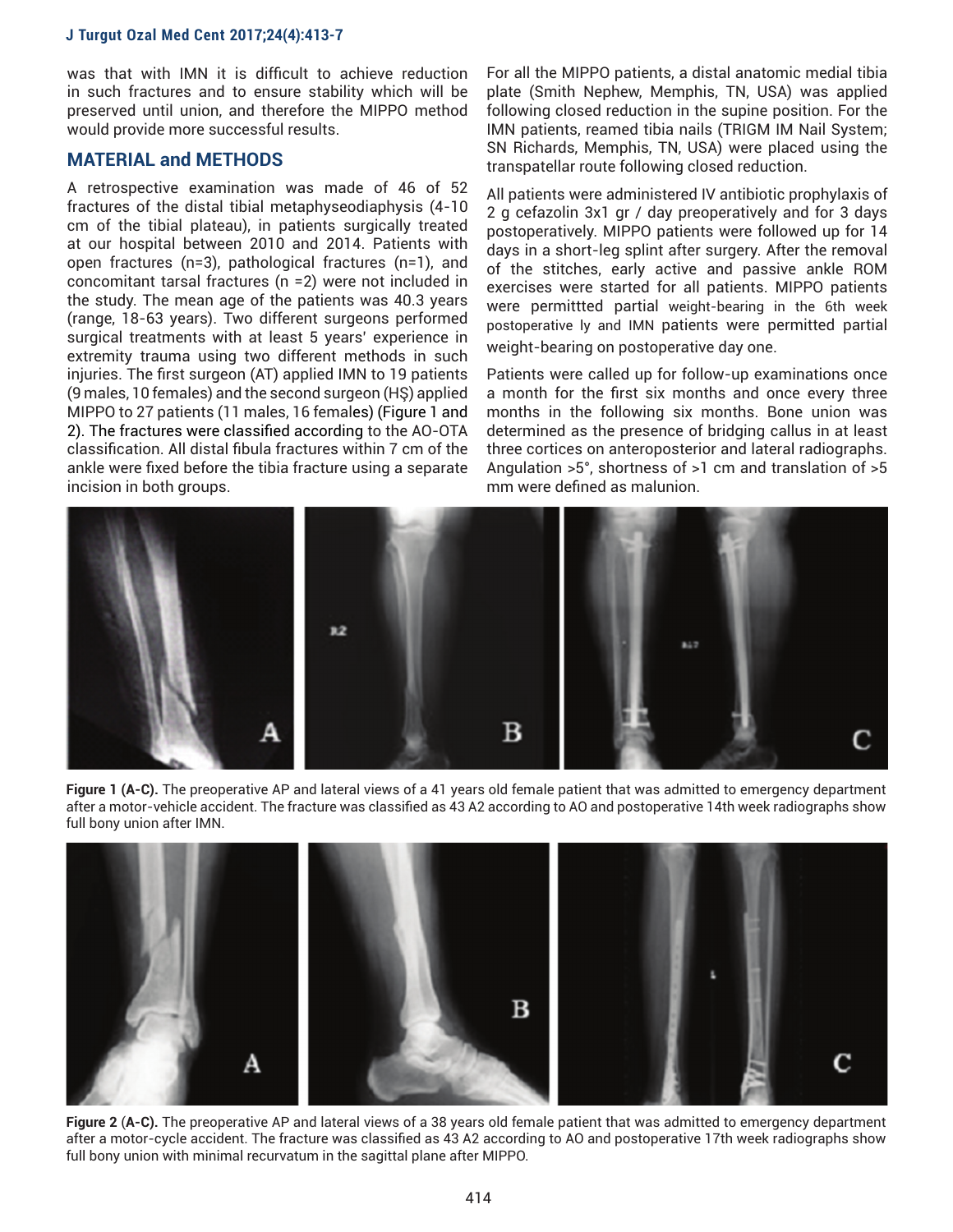At the end of 6 months, the presence of bridging callus on ≤ 2 cortices or the presence of pathological movement and pain were investigated to diagnose non-union. Skin/ wound site problems requiring secondary intervention in both groups were accepted as major complications. Minor complications such as infection and skin irritation due to the implant in both groups were also noted. Functional results were assessed with the American Orthopaedic Foot and Ankle Score (AOFAS).

Statistical analyses were made using SPSS v. 13. Parametric values were evaluated using the Shapiro-Wilk test and later by the Mann-Whitney U test, and nonparametric values with the Fisher test. Both groups were compared in terms of age, gender, AO classification, bone union time, length of stay in hospital, wound site complications, AOFAS values, and criteria for non-union. A value of p<0.05 was considered statistically significant.

## **RESULTS**

The demographic characteristics of the patients before and after surgery are shown in Table 1.

| <b>Table 1. Demographics of the patients</b> |                       |                |             |  |  |
|----------------------------------------------|-----------------------|----------------|-------------|--|--|
|                                              | IMN $(n/\%)$          | MIPPO $(n/\%)$ | Total (n/%) |  |  |
| Age                                          | $38(18-61)$           | 43 (18-63)     | 46          |  |  |
| Gender                                       |                       |                |             |  |  |
| Male                                         | 9(19.6%)              | 11 (%23.9)     | 20          |  |  |
| Famale                                       | 10 (%21.7)            | 16 (%34.8)     | 26          |  |  |
| AO-OTA                                       |                       |                |             |  |  |
| 43A 1                                        | 10 (%21.7)            | 13 (%28.3)     | 23          |  |  |
| 43A 2                                        | 7 <sup>(%</sup> 15.2) | $5$ (%10.9)    | 9           |  |  |
| 43A 3                                        | $2($ %4.3)            | 9(19.6%)       | 11          |  |  |
| <b>Fibula fixation</b>                       | $2$ (%10.5)           | $4$ (%14.8)    | $6$ (%13)   |  |  |

The average follow-up period was 12.5 months (range, 10-16 months). No deep infection or vascular-nerve injury was seen in any of the cases. Fibula fixation was performed immediately before tibia fixation in 2 patients in the IMN group and in 4 patients in the MIPPO group.

The basic data of the patients in both groups are shown in Table 2.

| Table 2. Comparison of the data of two groups |               |                |       |  |  |
|-----------------------------------------------|---------------|----------------|-------|--|--|
| Data                                          | <b>IMN</b>    | <b>MIPPO</b>   | p     |  |  |
| <b>Hospitalization</b><br>(days)              | $4.1 \pm 2.3$ | $5 + 3.3$      | 0.256 |  |  |
| Mean follow-up<br>(mo)                        | $12.4(10-14)$ | $12.6(10-16)$  | 0.243 |  |  |
| Union time (weeks)                            | 15±12.7       | 16±11.3        | 0.062 |  |  |
| <b>Nonunion</b>                               | $1$ (%5.3)    | $3($ %11)      | 0.054 |  |  |
| <b>Malunion</b>                               | $2$ (%10.5)   | 3( %11.1)      | 0.378 |  |  |
| Major wound<br>complication                   | $\Omega$      | $\mathfrak{p}$ | 0.04  |  |  |
| <b>AOFAS</b>                                  | 87±6.6        | $84 + 7.8$     | 0.218 |  |  |

No statistically significant difference was determined between the two groups in respect of patient data. The time to full union was  $15 \pm 12.7$  weeks in the IMN group and  $16 \pm 11.3$  weeks in the MIPPO group (p = 0.062). The mean AOFAS values at the final follow-up examination of both groups were  $87 \pm 6.6$  in the IMN group and  $84 \pm 7.8$  in the MIPPO group (p=0.218).

Non-union was determined in 3 (11%) of the MIPPO group, two of whom were smokers and one had uncontrolled Type II diabetes. One of these cases was given platelet rich plasma injection three times for three consecutive weeks. A 13° of recurvatum was detected in one patient with nonunion and a >10° external rotation deformity in one patient. Both patients underwent implant revision and autogenous grafting to re-establish reduction and stimulate union. The mean union time of these three patients was 24.6  $\pm$ 2.9 weeks and the mean AOFAS valuesat the final followup were  $76 \pm 1.3$ . Superficial infection in 2 patients of this group improved with oral antibiotics for 3 weeks. In 2 patients with a skin defect, which was defined as a major complication, superficial skin graft was performed soon after the VAC application. Non-union was seen in one case with IMN (5.3%), and this case was fully cured after dynamization and fibula osteotomy. In 8 patients with IMN (42.1%), persistent anterior knee pain was determined at the final follow-up examination.

Malunion was seen in 5 (10.8%) patients. In the IMN group, two patients were confirmed malunion with 8° and 12° of valgus deformities. In the MIPPO group, malunion developed as 9°, 11°, and 12° of recurvatum deformities, in three cases respectively. While, fibular fixation was not applied to the 2 patients with valgus deformities, it was performed to one of the patients with recurvatum deformity. No fibula fixation was performed to any of the patients with non-union. At the final follow-up examination, the implants of the 8 patients (29.6%) in the MIPPO group were removed due to skin irritation or at the patient's own request, and in 4 patients (14.8%) in the IMN group, the distal locking screws were removed due to skin irritation.

# **DISCUSSION**

Distal tibia fractures usually occur as a result of a highenergy trauma, and therefore they are severe fractures which are difficult to treat due to soft tissue damage and their proximity to the joint. There are no studies in literature showing which techniques are superior to each other, although there are studies dealing with the results of both methods (4,7-9). In the current study, an evaluation was made of the results of the IMN and MIPPO techniques, which are the two most commonly used methods for the treatment of extra-articular distal tibial fractures. The results showed that both the IMN and MIPPO methods were clinically and functionally successful in this fracture type  $[87 \pm 6.6$  and  $84 \pm 7.8$  for the AOFAS in IMN and MIPPO group, respectively; (p=0.218)], and union or malunion rates were low and similar for both techniques. However, in patients who had undergone MIPPO, the skin problems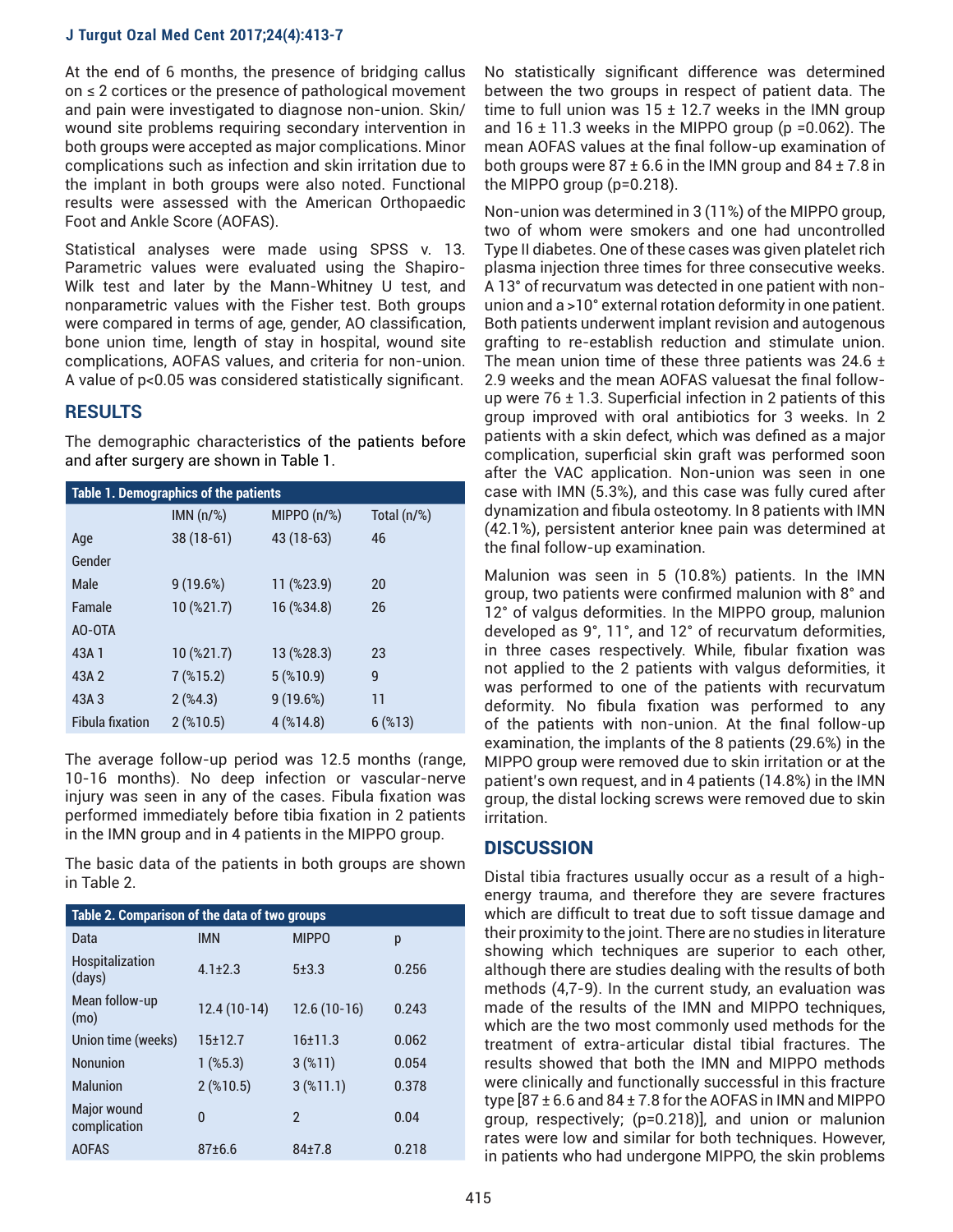may be seen that could require secondary surgical intervention on the anterior-posterior surface of the leg.

IMN does not impair blood circulation around the bone and does not require soft tissue dissection. As it is an intramedullary fixation, it biomechanically counteracts torsional forces evenly, and is more resistant to axial loading stresses, allowing earlier weight-bearing compared to plate fixation. Vallier HA et al. reported angular union ratio as 23% (4) and Janssen, Im and Li also found that angular union was higher after IMN (9-11). The authors stated that in the prevention of malunion, obtaining and maintaining reduction was one of the difficulties associated with this technique. In the current study, angular union was found in 2 of the 19 patients with IMN (10.5%). Another disadvantage of IMN is anterior knee pain which can develop after surgery. Transpatellar entry, abduction of the nail type into the joint above, infrapatellar nerve injury and quadriceps muscle weakness have been indicated as causes. Although Li B et al. (8) and Li Y et al. (9) reported this rate as 4.2% and 21.7% respectively, Vaisto (12) and Toivanen (13) stated that this complication could be seen in about half of the patients. Similar to the previously published reports anterior knee pain was observed in 8 patients with IMN (42.1%).

Ozkaya et al. (14) stated that compared to fixation with nails, locking plate systems have a number of disadvantages such as the need for secondary surgical intervention, wound problems, skin irritations and prolonged use of the locking plate systems in the union of the locking plates, since they provide biomechanically more rigid fixation without axial loading. In the current study, although a numerical difference was seen in terms of non-union in the IMN and MIPPO groups [1 (5.3%) and 3 (11%) respectively], there was no statistical significance and time to union was observed to be almost equal (IMN group 15±12.7 weeks, MIPPO group 16±11.3 weeks). Although the prevalence of minor complications was the same in both groups, the rate of major complications in the MIPPO group was statistically significant. Thus, in contrast to previous studies in literature, preoperative wound site problems showed that MIPPO application could be a great disadvantage for possible patients when secondary surgical intervention is considered as an intervention to provide skin coverage (4,8).

In a study of 215 patients, Vallier et al. (4) reported a malunion rate of 12.9% for the plate and 27.3% for the nail treatment groups, but the angular union rate for this type of fracture was generally around 10%. (15-17). Angular malunion rates were also similar between the two groups of this study.

However, malunion was observed in 2 MIPPO patients (10.5%) in recurvatum and in 3 IMN patients (11.1%) in valgus. A controversial aspect of both techniques is whether or not a fibular fracture should be fixed during or before the fixation of the tibia fracture. Although biomechanical studies (18,19) have suggested that fibular fixation may increase rotational stability and prevent

malunion in valgus, DeLee et al. and Vallier et al. reported that the tibia may cause delayed union or non-union because it reduces the tension on the fracture line (4,20). Although the current study was not designed to evaluate the effect of fibula fixation on union, there was no fibula fixation in either the valgus union fractures or the nonunion fractures.

Limitations of this study are similar to those inherent to all retrospective observational studies. First, this is a single center study with limited number of patients. It is obvious that a multi-center, high quality randomized prospective study with large number of cases would add more information on this topic. Second, two senior trauma surgeons performed two different methods in either group. At first glance, this might bring to mind that there would be a design bias, however, we think that performing two different techniques by two surgeons that are more familiar with those techniques may strength the power of the study. Lastly, the contribution of the soft tissue injury in these patients with distal tibia fractures were not classified, which would necessitate a more comprehensive study than our study.

# CONCLUSIONS

Both IMN and MIPPO can be said to be successful surgical treatment modalities with high rates of union, and low rates of malunion, and complications in the treatment of distal extra-articular fractures of the tibia. It should be kept in mind that patients with obvious skin problems before surgery may have skin problems that require secondary surgical intervention after MIPPO application, and the patient should be informed. Although no relationship was determined between fibula fixation and union or malunion, the low power of this study prevents any definitive comment on this subject.

Further prospective, comparative, multicentre studies with a high number of patients will provide both more information as to which technique is superior and about the need for fibula fixation.

*This study was presented as an oral presentation at the 25th Turkish National Orthopaedics and Traumatology Congress held in Antalya between 27.10.2015 and 11.11.2015.*

# **REFERENCES**

- 1. Mahmood A, Kumar G. Review of the treatment of distal tibia metaphyseal fractures; plating versus intramedullary nailing: a systematic review of recent evidence. Foot Ankle Surg 2014;20(2):151.
- 2. Sarmiento A, Latta LL. 450 closed fractures of the distal third of the tibia treated with a functional brace. Clin Orthop Relat Res 2004;428:261-71.
- 3. Guo JJ, Tang N, Yang HL, Tang TS. A prospective, randomised trial comparing closed intramedullary nailing with percutaneous plating in the treatment of distal metaphyseal fractures of the tibia. J Bone Joint Surg Br 2010;92(7):984-8.
- 4. Vallier HA, Cureton BA, Patterson BM. Randomized, prospective comparison of plate versus intramedullary nail fixation for distal tibia shaft fractures. J Orthop Trauma 2011;25(12):736-41.